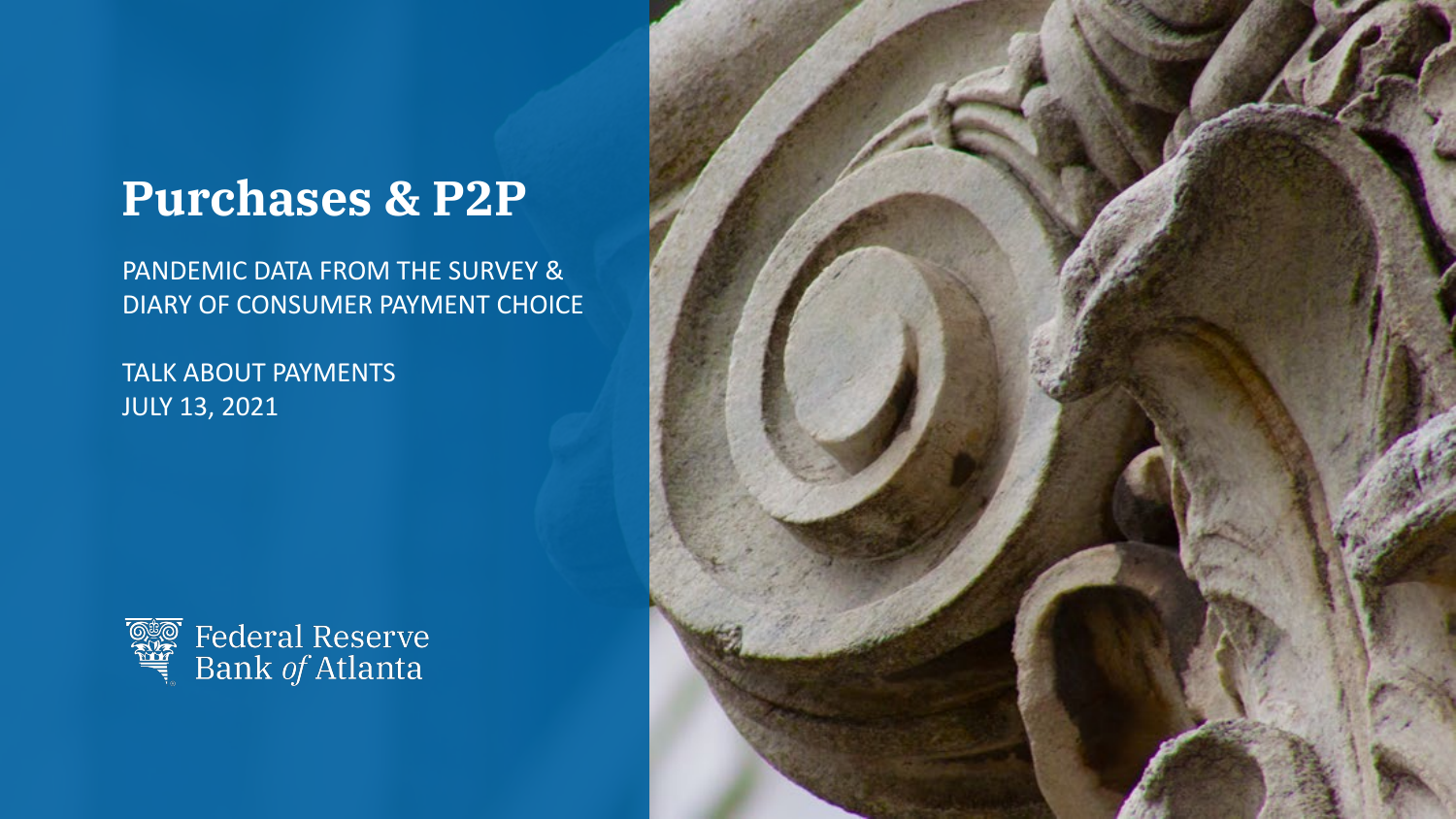#### **CONNECTION INFORMATION JULY 13, 2021**

[https://www.webcaster4.com/W](https://www.webcaster4.com/Webcast/Page/577/41635) ebcast/Page/577/41635 **WEBINAR LINK**

## **CONNECTION RECOMMENDATION**

Stream the event using your PC speakers.

### **PHONE AUDIO IF NEEDED**

888-625-5230 enter the code: 604 287 56#

#### **ASK A QUESTION**

- —Click the Ask Question button in the webinar tool.
- —Email rapid@stls.frb.org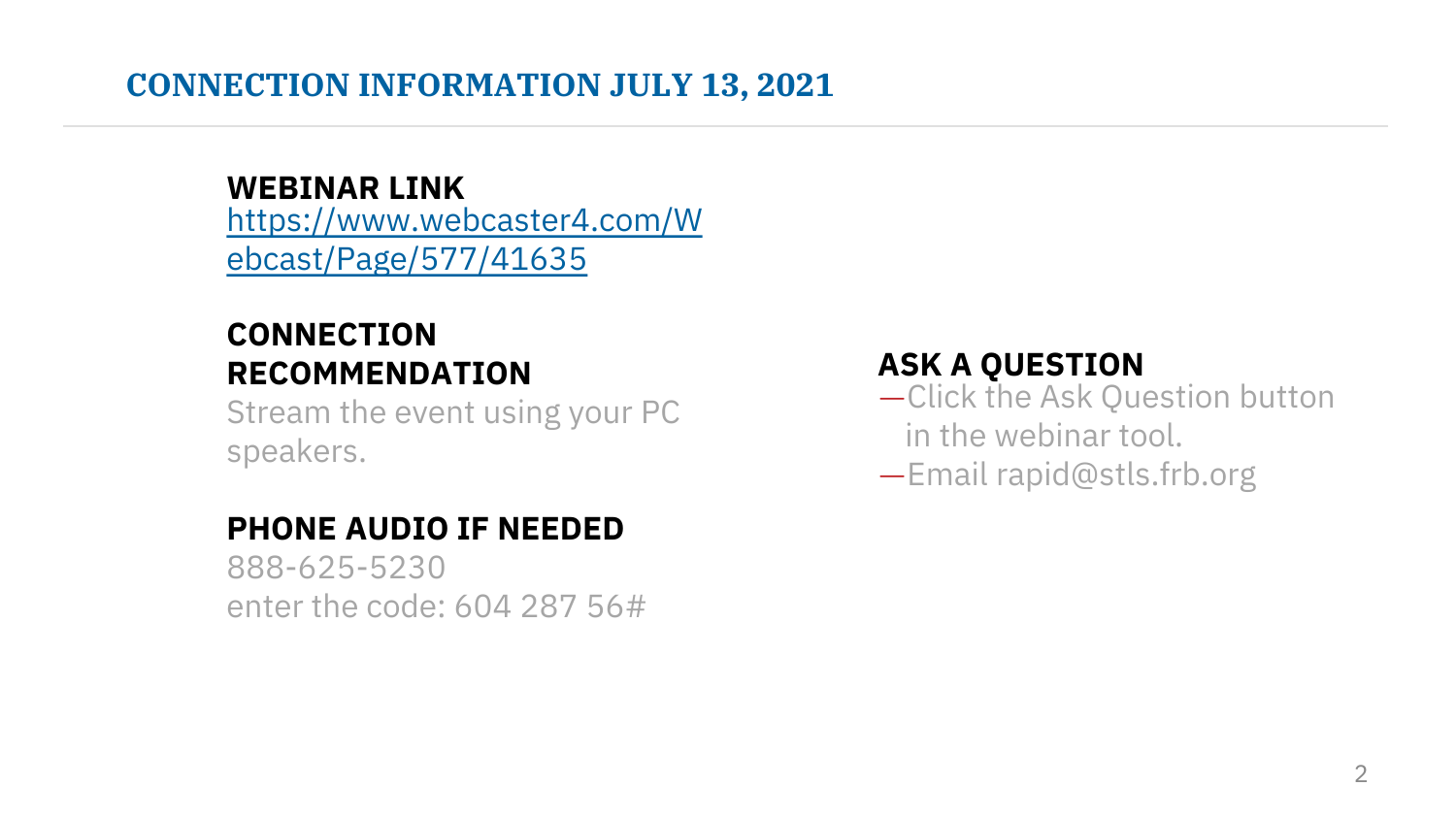#### **TODAY'S SPEAKERS: TAKE ON PAYMENTS**







#### **JOANNA STAVINS**

Boston Fed, Research Department

#### **SHAUN O'BRIEN**

San Francisco Fed, Cash Product Office

#### **CLAIRE GREENE**

Atlanta Fed, Retail Payments Risk Forum

in this presentation are those of the speakers and do not necessarily represent the views of the Federal Reserve Banks of Boston, Atlanta, or San Francisco or of the Federal Reserve System.

3 joanna.stavins@bos.frb.org, shaun.obrien@sf.frb.org, claire.greene@atl.frb.org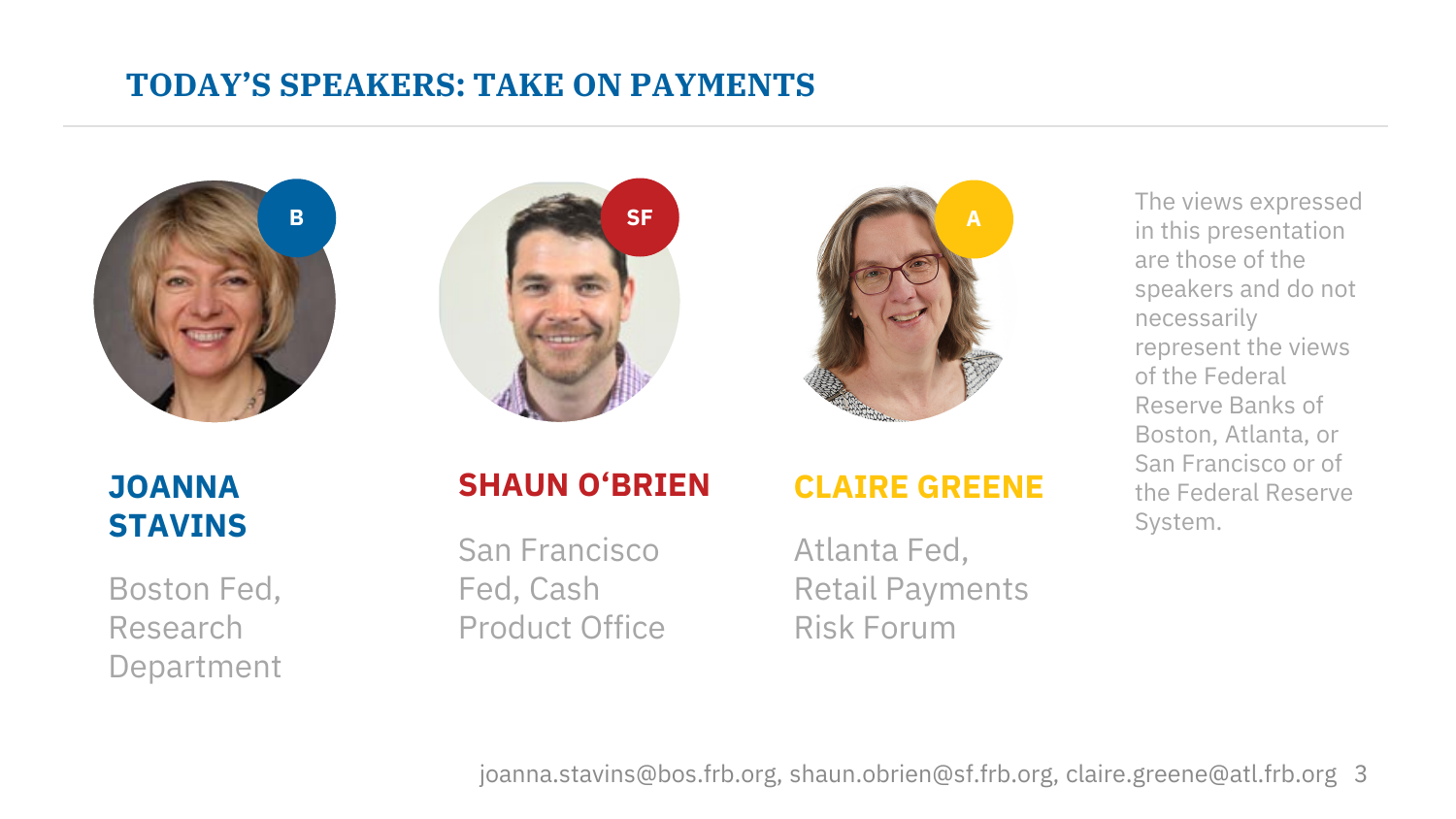#### **SURVEYS OF U.S. CONSUMERS 18+**

#### Survey of Consumer Payment Choice Diary of Consumer Payment Choice

- Ratings on characteristics
- Adoption of accounts
- Adoption of payment instruments
- Use of payment instruments
- Types of payees
- Transaction details

# **65%**

Of 2020 respondents also participated in 2019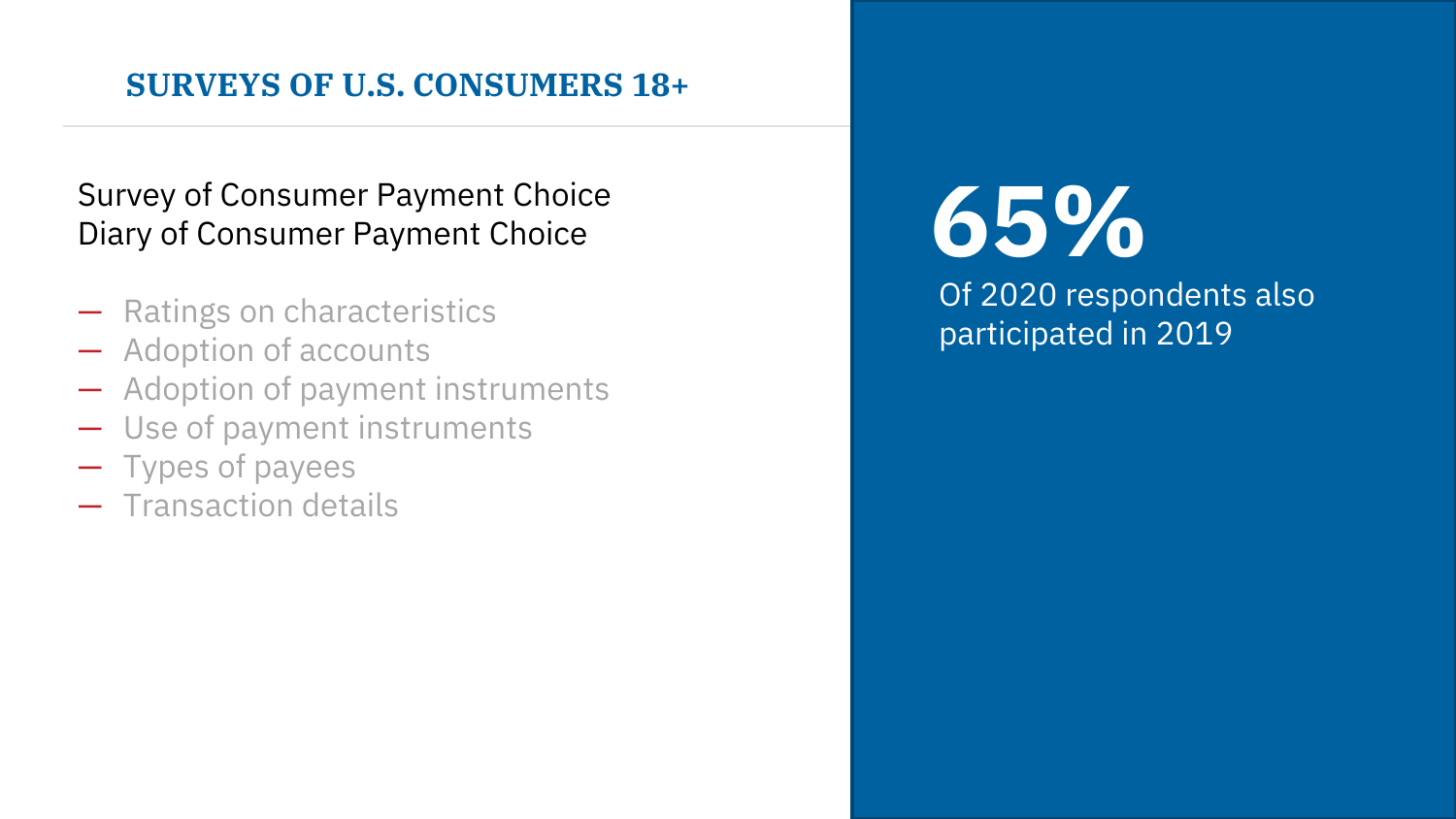#### **PURCHASES & P2P: CARD SHARES INCREASE, CASH DROPS**



Shares of purchases and p2p by number. Source: 2017-2020 Diary of Consumer Payment Choice. 5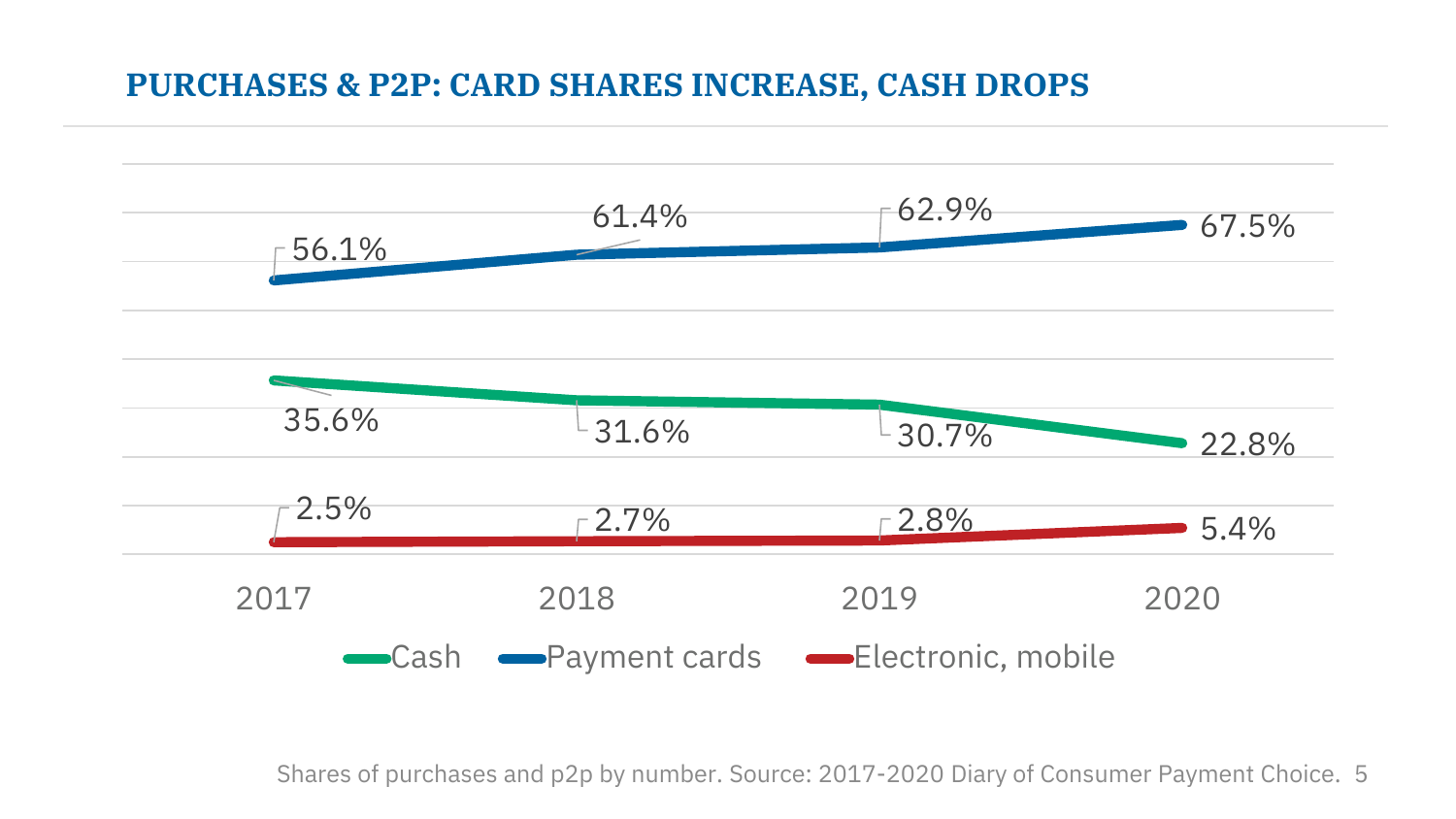#### **PARTICIPANT POLL: WAS THIS CHANGE WHAT YOU EXPECTED?**

Was this change in the use of cash and cards…

- About what you expected
- $\Box$  Less change than you expected
- $\Box$  More change than you expected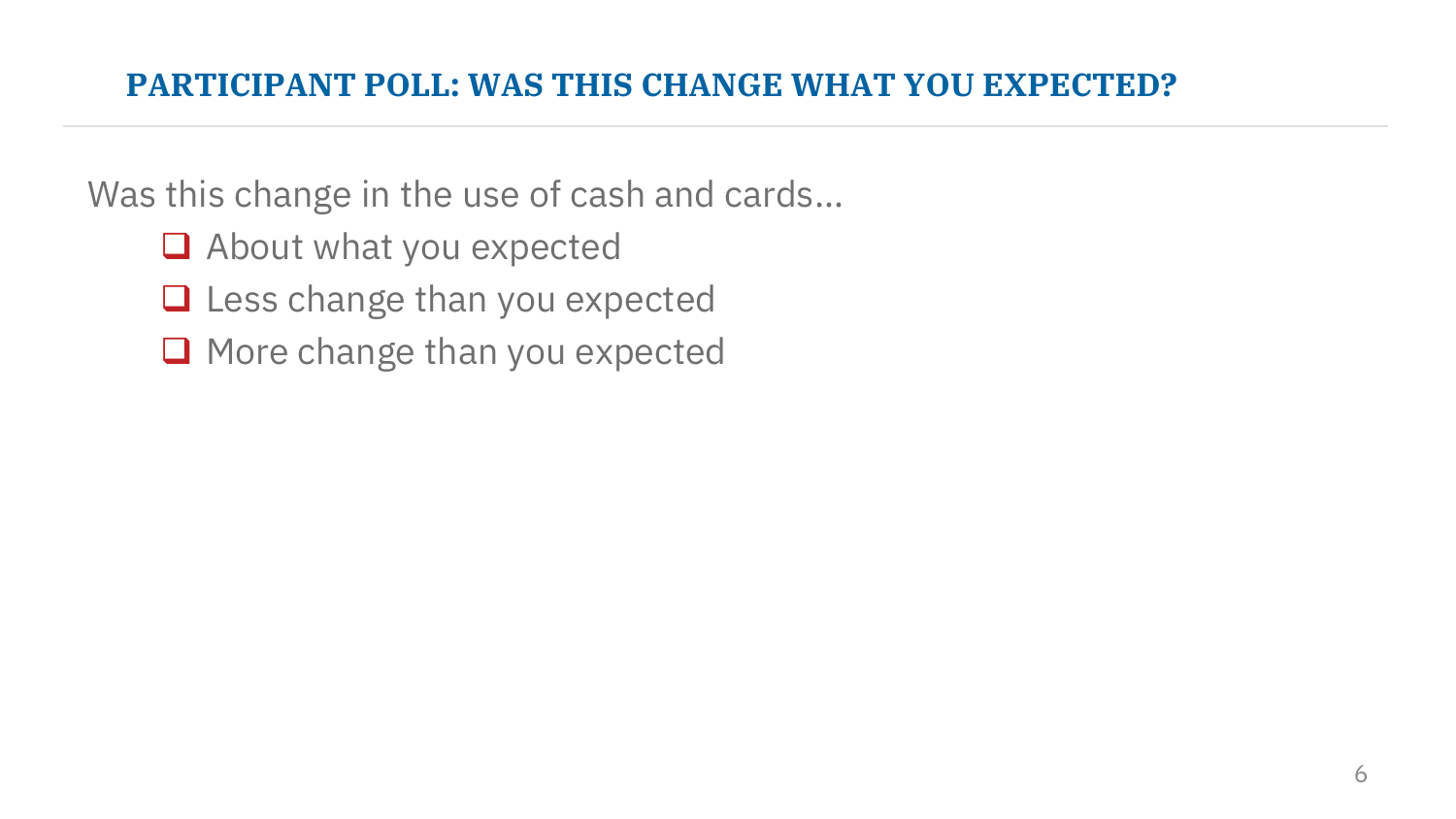#### **INCREASE IN CREDIT CARD SHARE OF PURCHASES & P2P**



Share of credit card purchases grew

- Of credit card holders, about half revolved in 2020
- Lowest share since data was first collected in 2015
- 3/4 of cardholders say 2020 balance is lower than 2019

Purchases and p2p, percentage shares by number. Source: 2020 Diary of Consumer Payment Choice. 7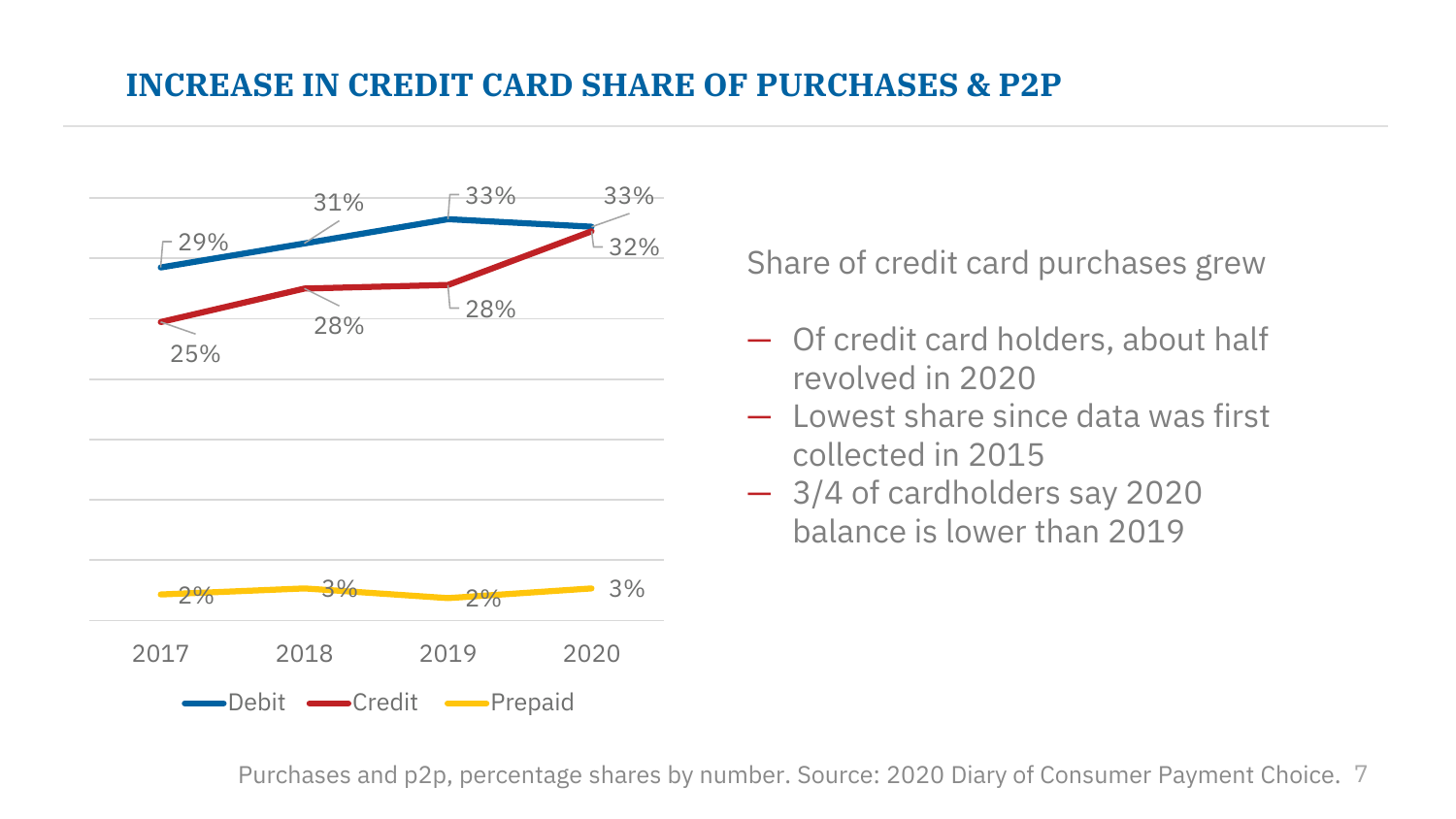#### **SMALL-DOLLAR-VALUE PAYMENTS DROP STEEPLY**



Payments less than \$25, average number per month per person. 2020 Diary of Consumer Payment Choice. 8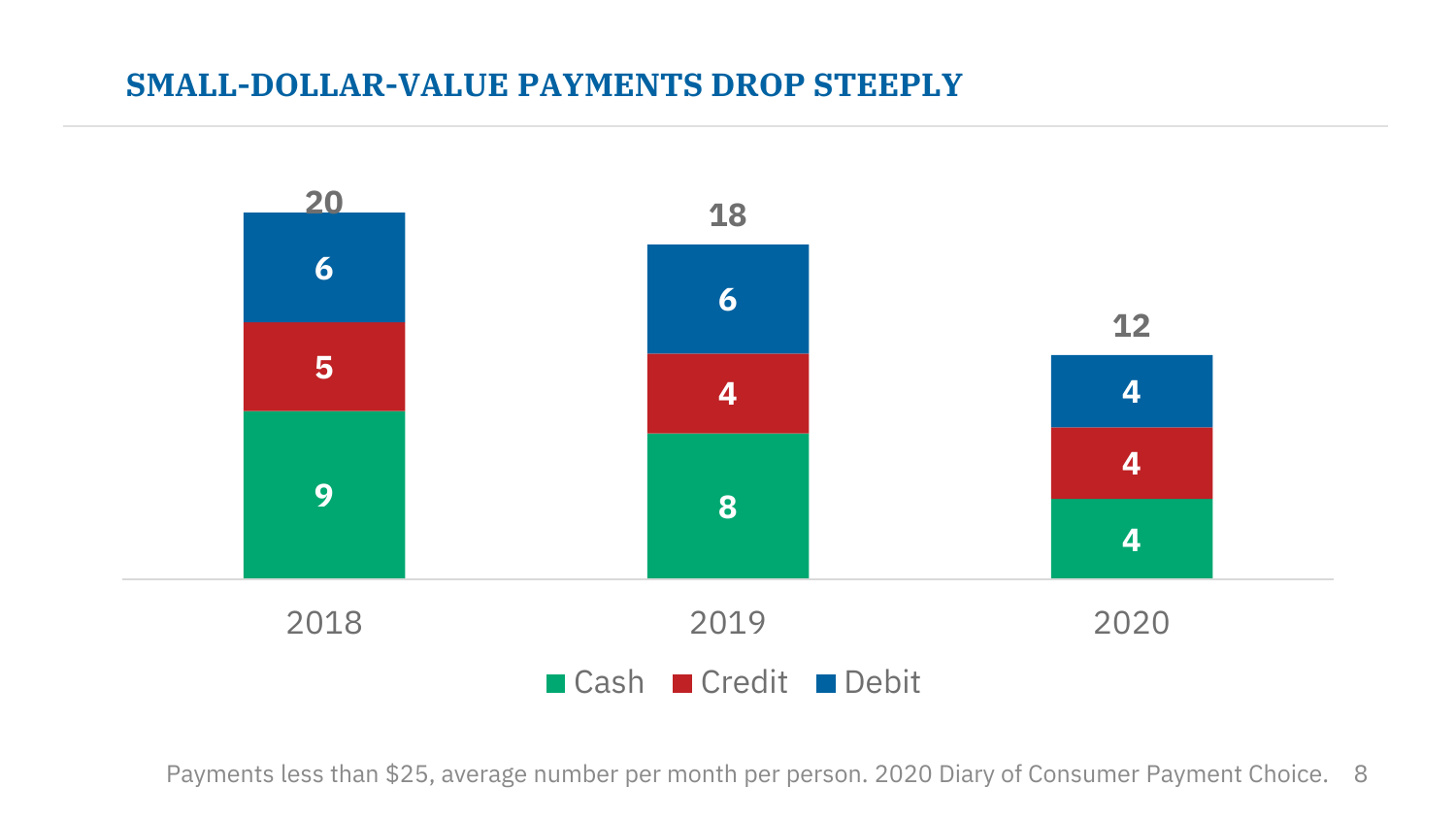#### **NUMBER OF PURCHASES DROPPED; REMOTE PURCHASES INCREASED**

Purchases declined from 29 per month in 2019 to 26 in 2020

Share of purchases that are remote increased to 20% from 9% in 2019

Average dollar value increased 20%, from \$51 to \$61



 $\blacksquare$  In person  $\blacksquare$  Remote

Average number of purchases & p2p per month per consumer. 2020 Survey and Diary of Consumer Payment Choice. 9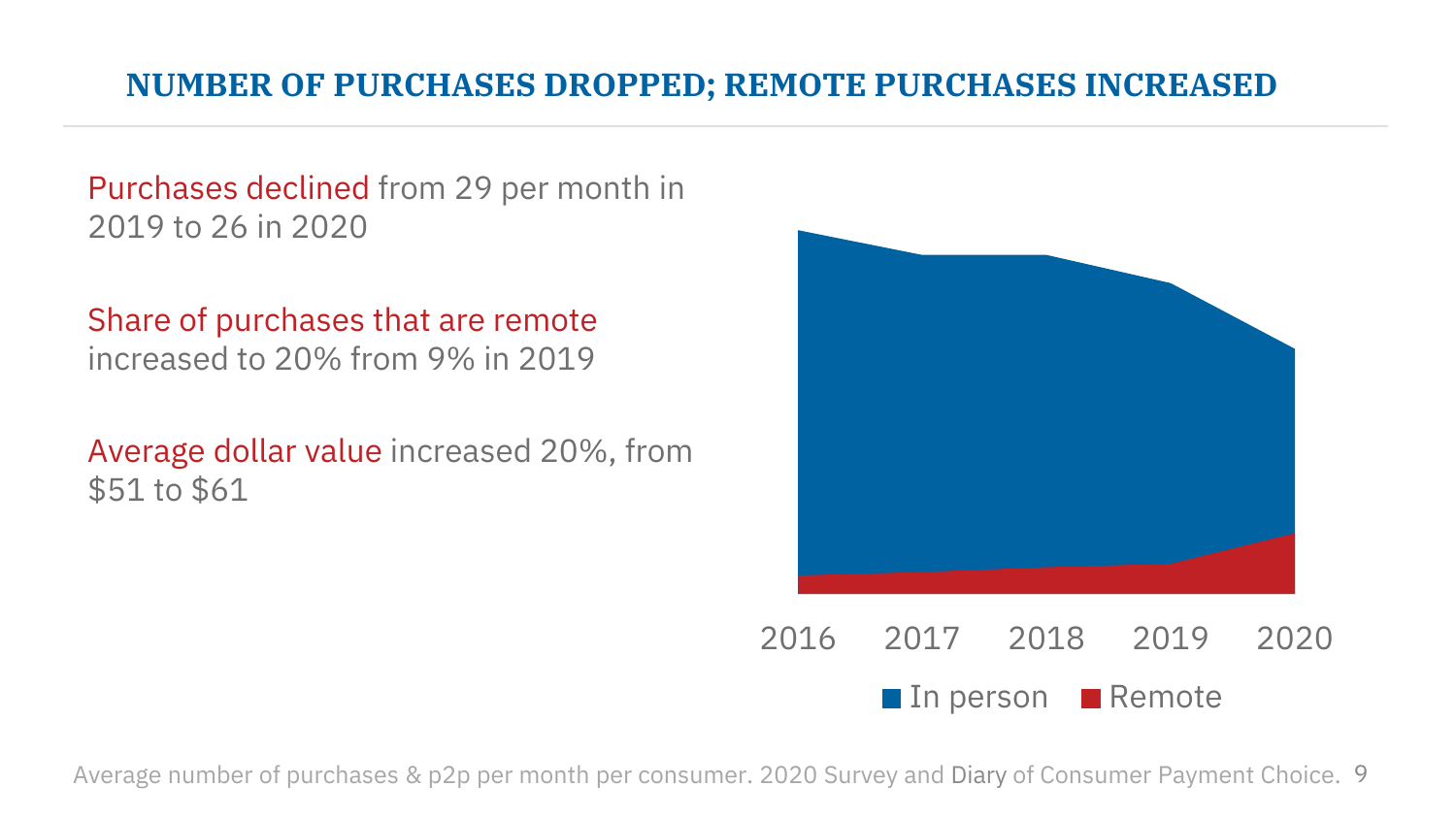#### **SHARES OF REMOTE PURCHASES CLIMBED**



**48**<br>**48**<br>**48**<br>**48**<br>**48** Shopping: 1 in 5 did not go to a grocery store

Shares of purchases remotely. 2020 Diary of Consumer Payment Choice, Understanding Coronavirus in America. 10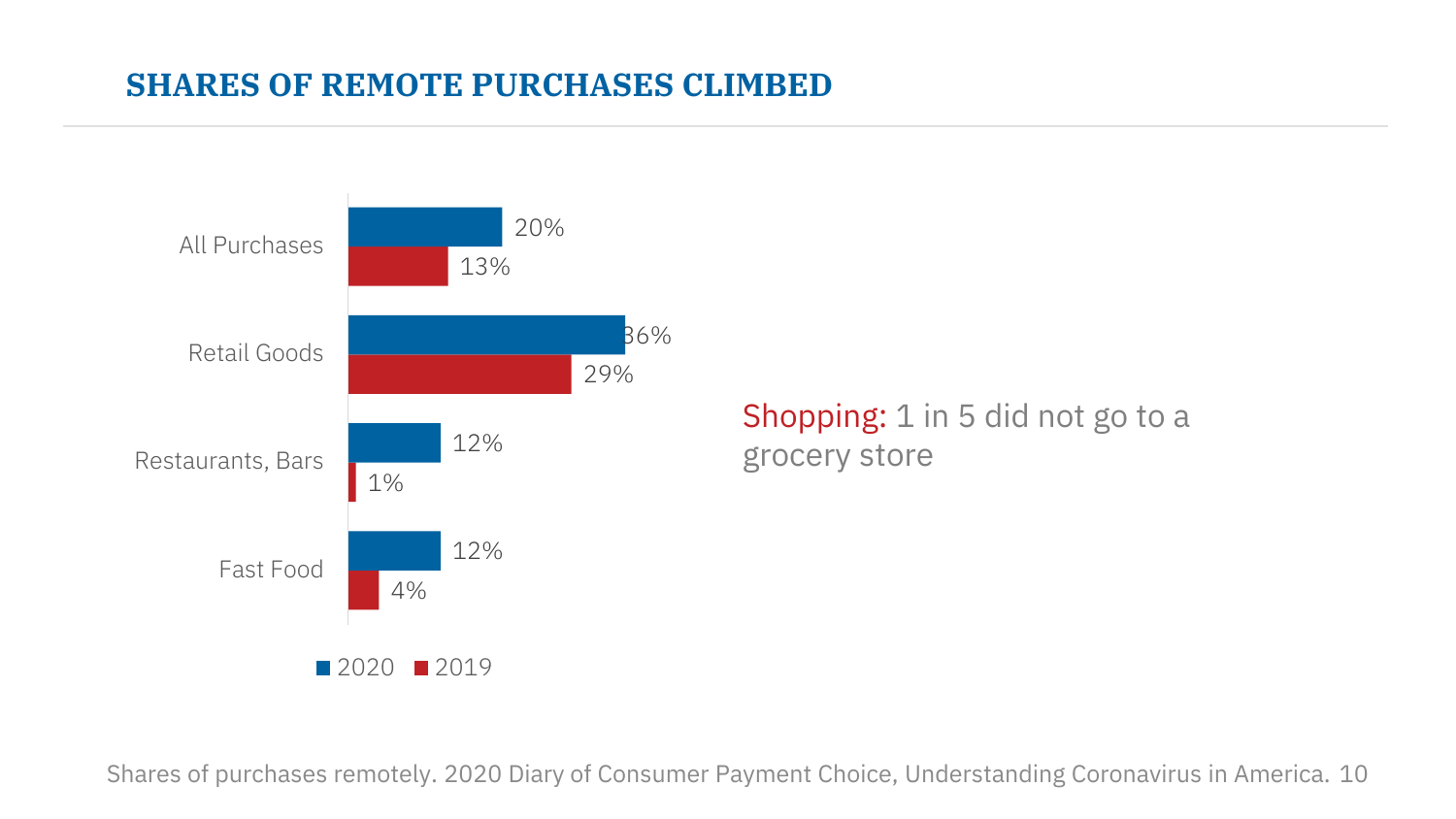#### **LESS FREQUENT USE OF CASH IN PERSON: AN ODDITY?**



Shares of in-person nonbill (purchases + p2p) payments in cash. Source: 2020 Diary of Consumer Payment Choice. 11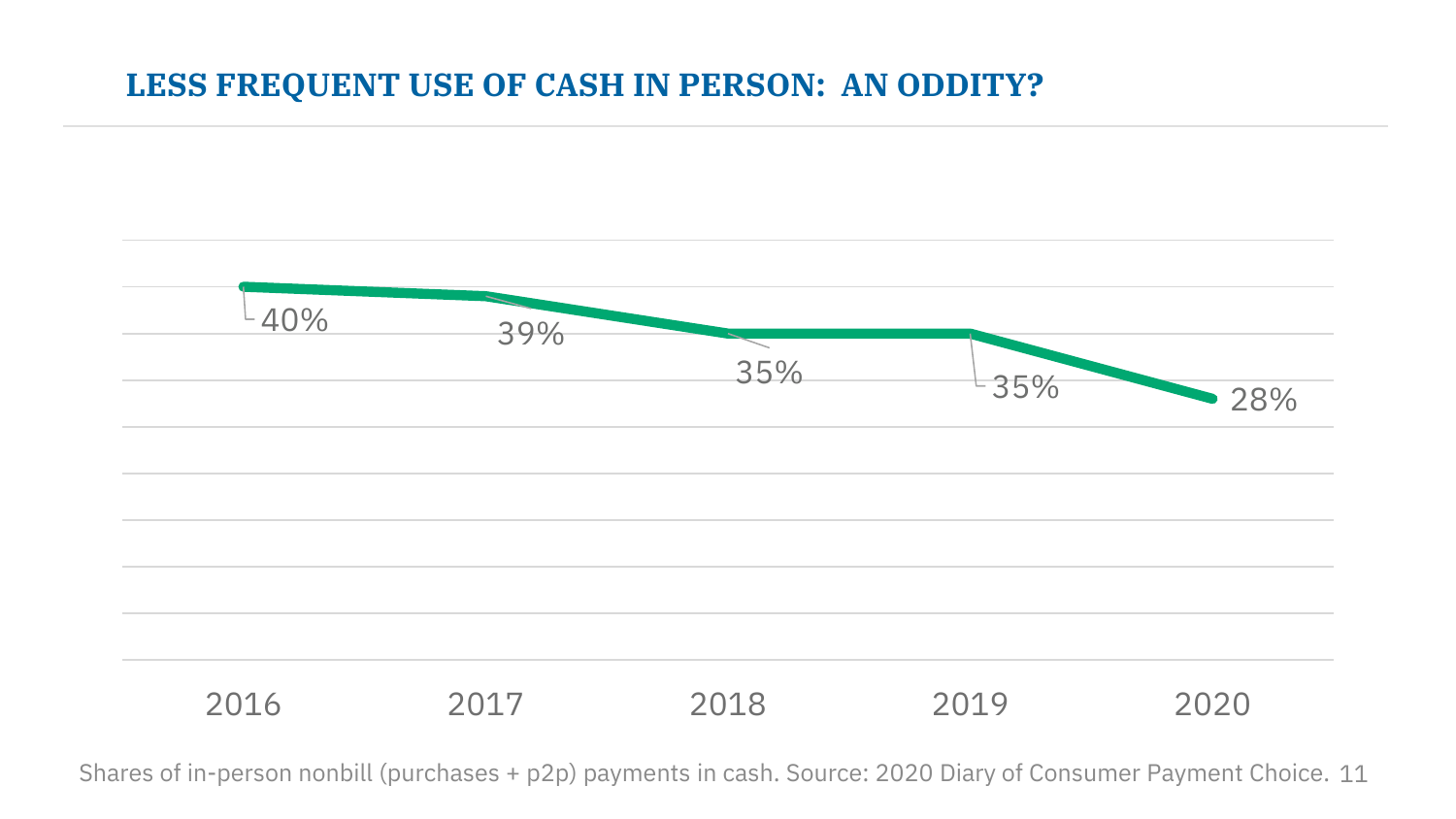#### **FOR IN-PERSON SHOPPING, HABITS ARE SLOW TO CHANGE**



Tapping a card remains rare: less than 10% of all in-person payments were tapped

Mobile also was rare: barely exceeding 10% of all in-person payments

Percentage shares of in-person card payments. Source: 2020 Diary of Consumer Payment Choice. 12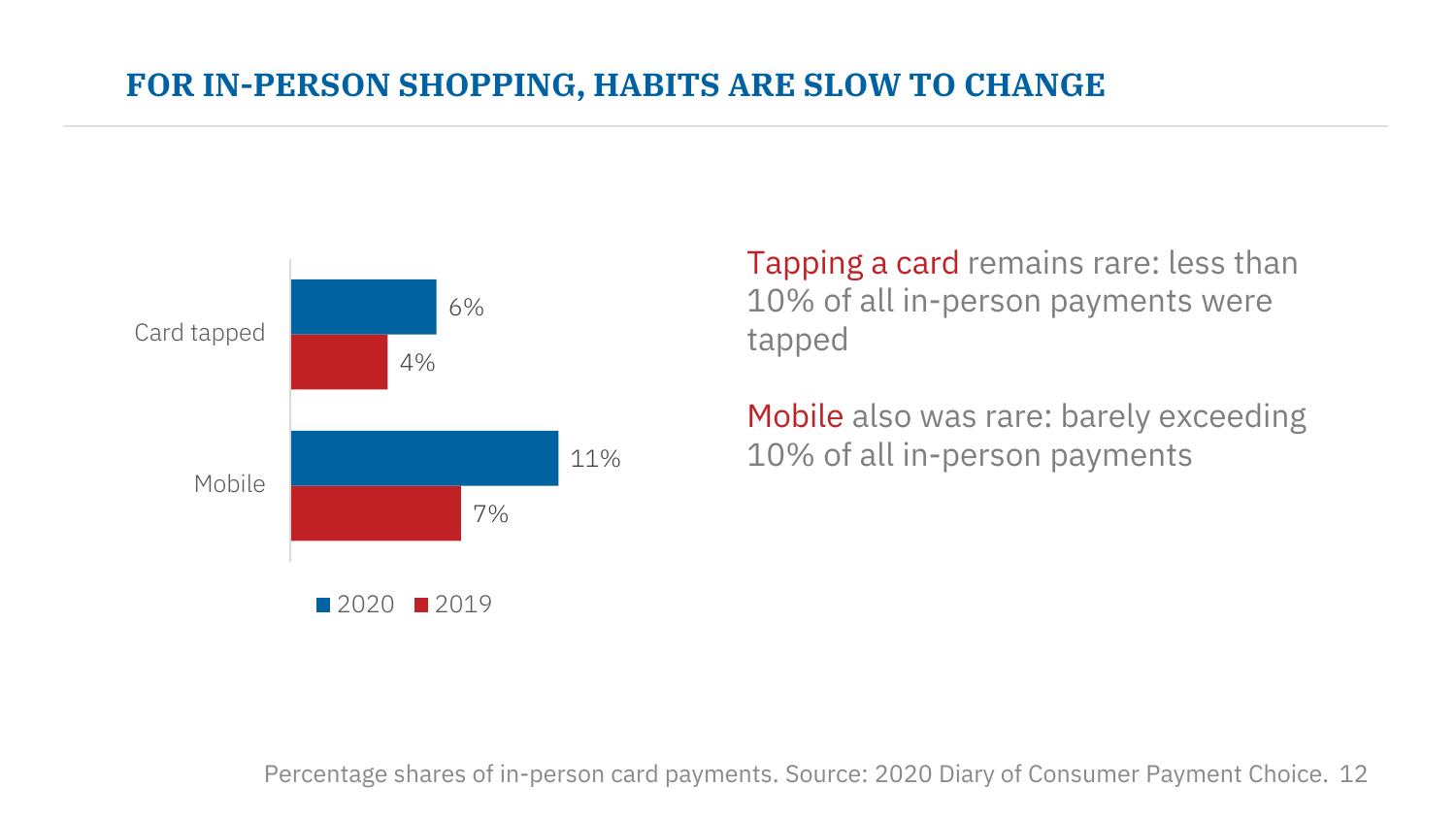#### **WORK, SHOPPING, & PLAY CHANGED**

Of employed people in September 2020, onethird worked from home all days

**Two-thirds of employed people** went to work at least one day per week

Working from home affected shopping and payment choice

Source: Understanding Coronavirus in America.

# **80%**

Went to a grocery store in September 2020

**12%**

Went to a bar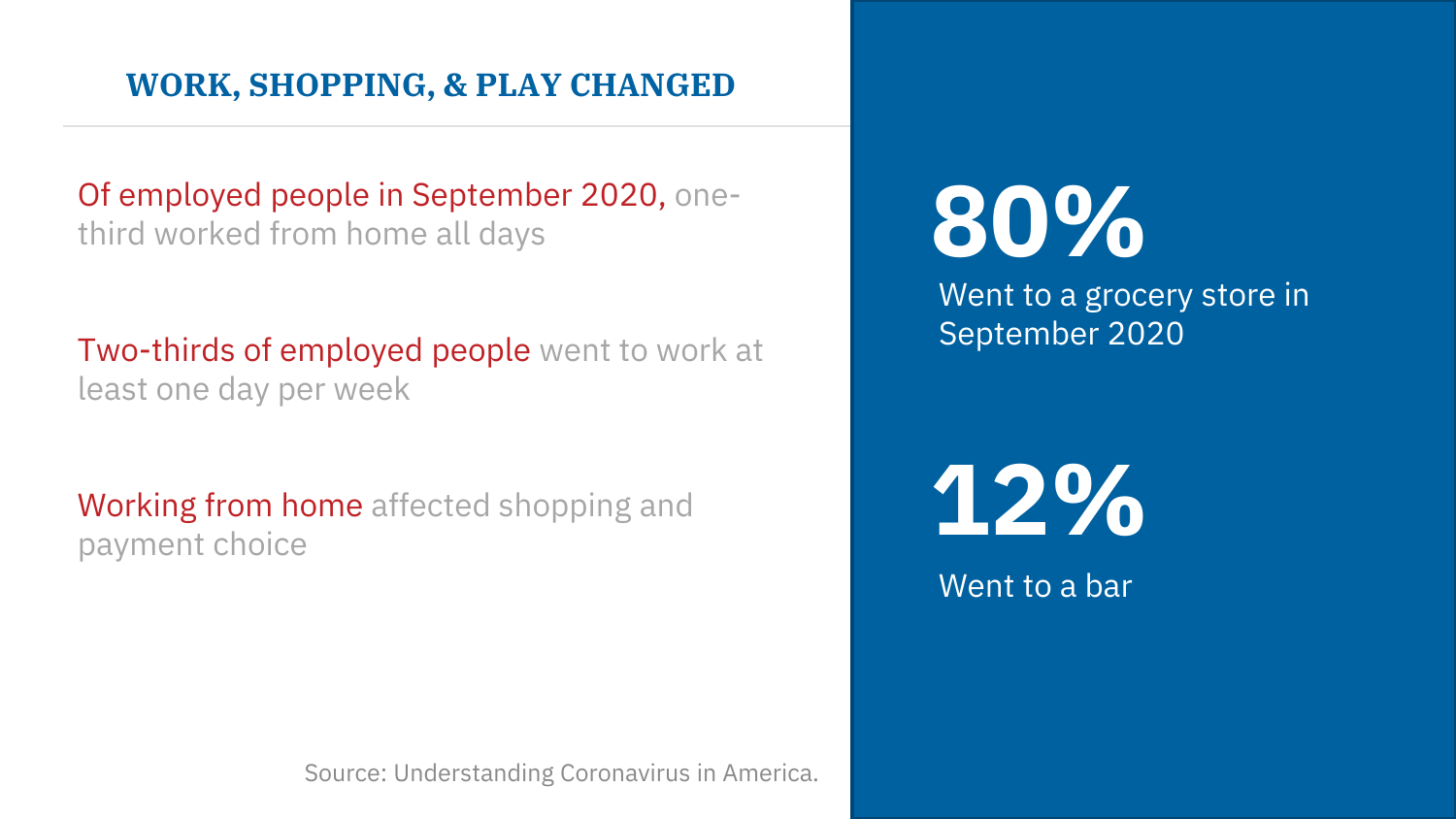#### **NOT ALL DEMOGRAPHIC GROUPS AFFECTED OR REACTED SIMILARLY**



Shares of purchases and p2p conducted online by number. Source: 2020 Diary of Consumer Payment Choice.14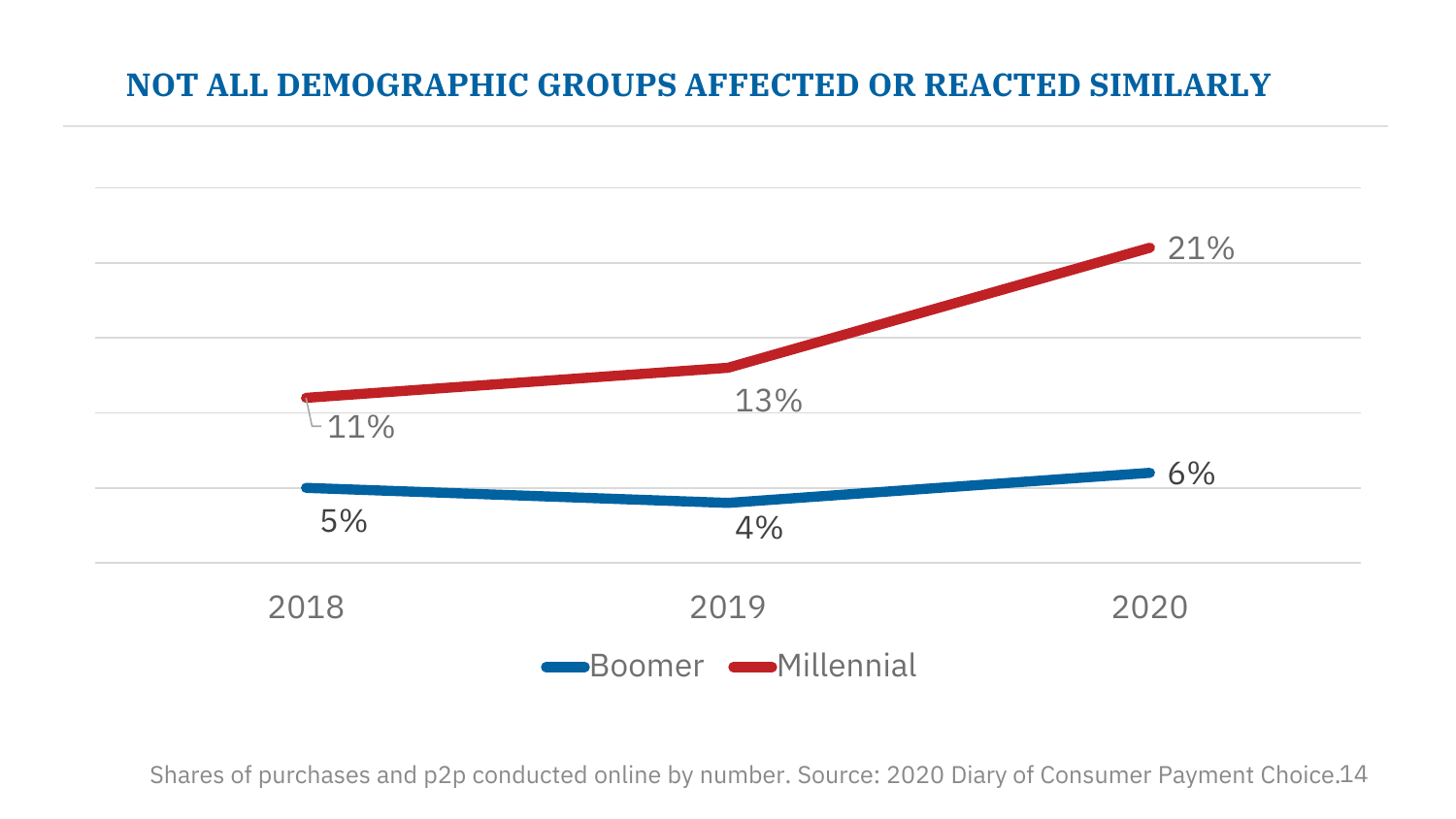### **PARTICIPANT POLL: HOW DID YOU PAY OTHER PEOPLE?**

Think about how you paid other people in 2020. Did you mostly use…

- $\Box$  Cash
- **Q** Paper check
- **Q** Payment app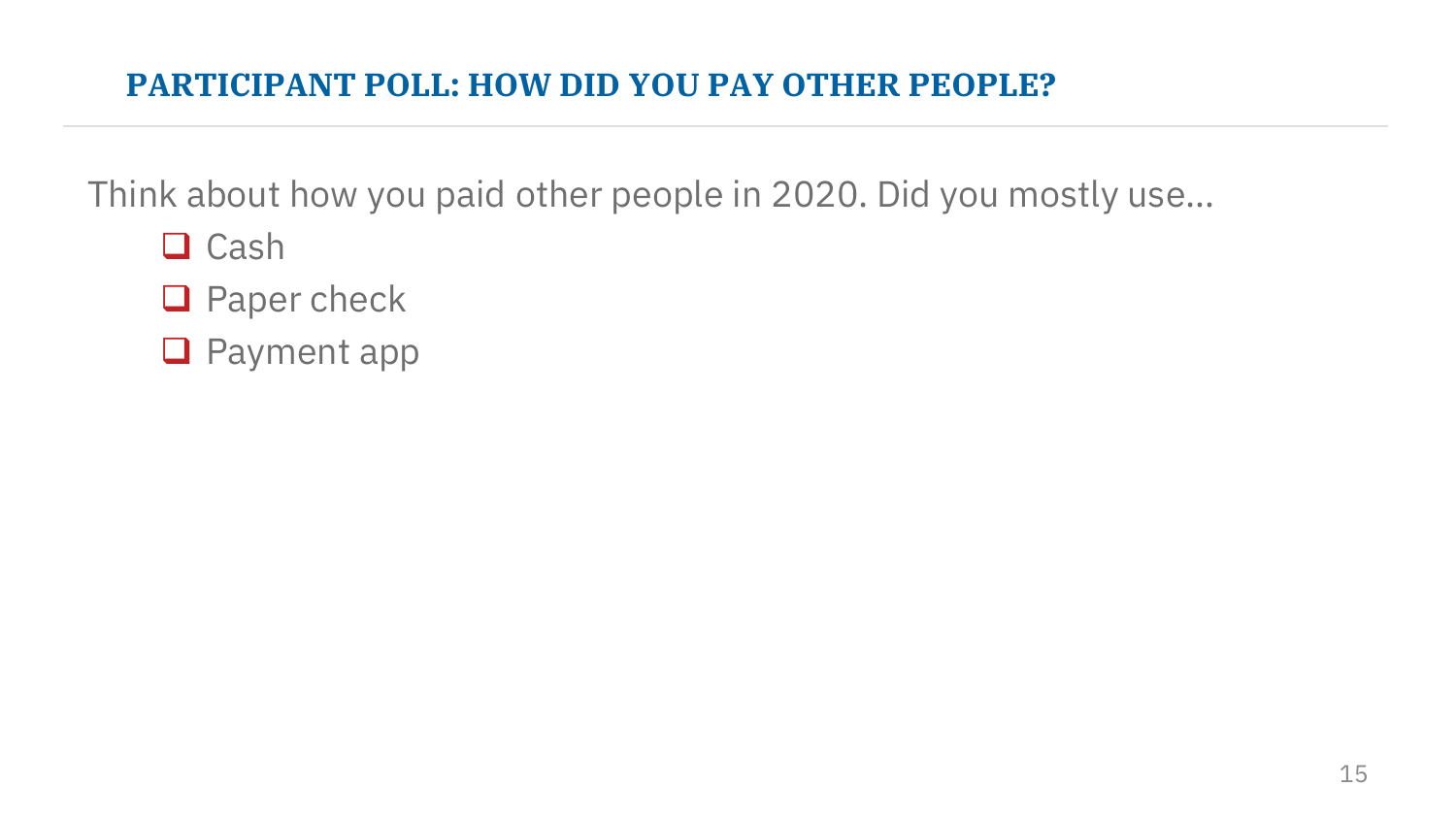#### **SHARE OF P2P THAT IS ELECTRONIC BUILDS STEADILY**



Paper dominates p2p: 7 in 10 p2p payments are made with cash or check

PayPal cited for 16% of p2p payments

6 in 10 adopt apps in 2020

#### 2016 2017 2018 2019 2020

P2P paid by card, app, or other electronic means, share by number. 2020 Diary of Consumer Payment Choice. 16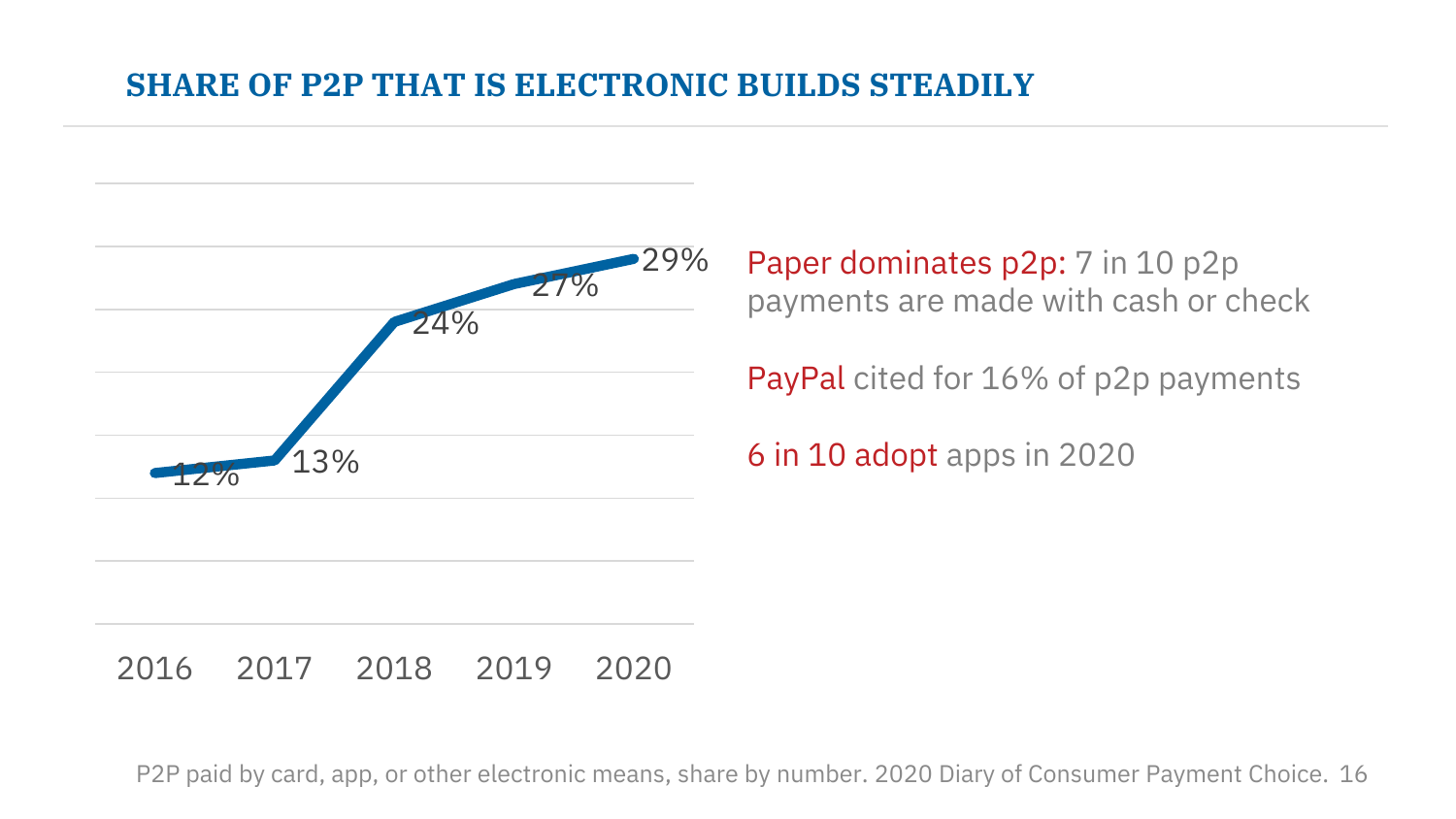#### $PERSPECTIVE$

**Distinguishing the signal from the noise requires … the serenity to accept the things we cannot predict** Nate Silver **"**

Distinguishing the signal from the noise requires both scientific knowledge and self-knowledge: the serenity to accept the things we cannot predict, the courage to predict the things we can, and the wisdom to know the difference.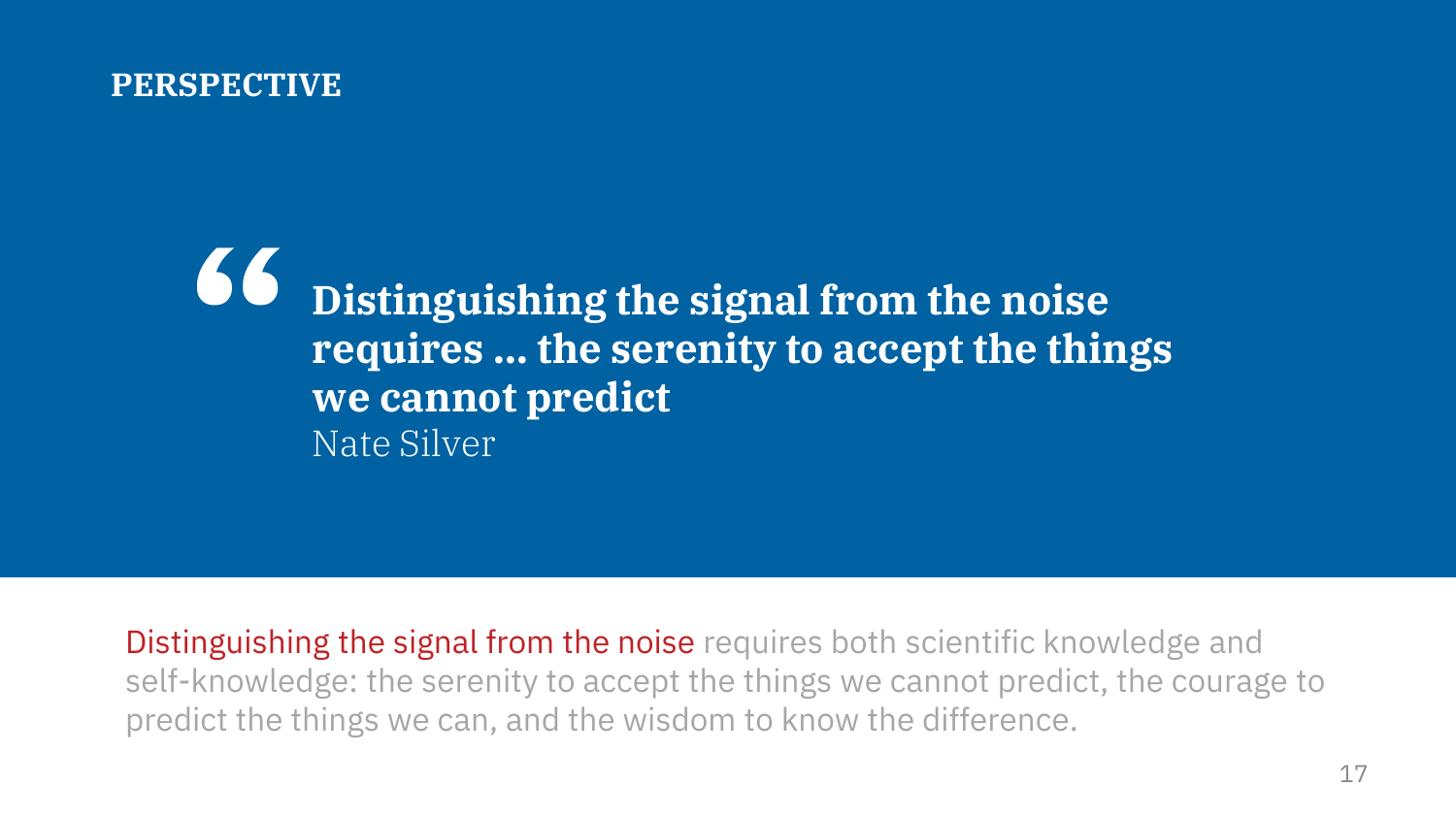#### **REFERENCES: COVID 19 AND PAYMENTS**

#### **REPORTS**

Akana, Tom. 2020. "CFI COVID-19 Survey of Consumers — Wave 3 Reveals [Improvements, but Not for Everyone." Federal Reserve Bank of Philadelphia](https://www.philadelphiafed.org/-/media/covid/cfi/cfi-covid-19-survey-of-consumers-wave3-updates.pdf?la=en) Consumer Finance Institute Special Report

Auer, Raphael, Giulio Cornelli and Jon Frost. 2020. "Covid-19, cash, and the [future of payments." Bank for International Settlements BIS Bulletin No. 3.](https://www.bis.org/publ/bisbull03.htm)

Chen, Heng, Walter Engert, Kim P. Huynh, Gradon Nicholls, Mitchell Nicholson and Julia Zhu. 2020. "Cash and COVID-19: The impact of the pandemic on the [demand for and use of cash." Bank of Canada Staff Discussion Paper 2020-6.](https://www.bankofcanada.ca/wp-content/uploads/2020/07/sdp2020-6.pdf) 

Coyle, Kelsey, Laura Kim, and Shaun O'Brien. 2021. "Consumer Payments & the [COVID-19 Pandemic: The Second Supplement to the 2020 Findings from the](https://www.frbsf.org/cash/publications/fed-notes/2021/february/consumer-payments-covid-19-pandemic-2020-diary-consumer-payment-choice-supplement-2/)  Diary of Consumer Payment Choice." Federal Reserve Bank of San Francisco Cash FedNotes.

Foster, Kevin, and Claire Greene. 2021. "Consumer behavior in a health crisis: [What happened with cash?" Federal Reserve Bank of Atlanta Policy Hub.](https://www.atlantafed.org/research/publications/policy-hub/2021/01/12/01-consumer-behavior-in-health-crisis-what-happened-with-cash.aspx)

Foster, Kevin, Claire Greene, and Joanna Stavins. 2021. "The 2020 Survey of [Consumer Payment Choice: Summary Results." Federal Reserve Bank of Atla](https://www.atlantafed.org/banking-and-payments/consumer-payments/survey-of-consumer-payment-choice/2020-survey.aspx?panel=3)nta Research Data Report 20–3.

Foster, Kevin, Claire Greene, and Joanna Stavins. 2020. "The 2019 Survey of [Consumer Payment Choice: Summary Results." Federal Reserve Bank of Atla](https://www.frbatlanta.org/banking-and-payments/consumer-payments/survey-of-consumer-payment-choice/2019-survey.aspx)nta Research Data Report 20–3.

Greene, Claire, and Joanna Stavins. 2021. "The 2020 Diary of Consumer [Payment Choice." Federal Reserve Bank of Atlanta Research Data Repor](https://www.atlantafed.org/banking-and-payments/consumer-payments/diary-of-consumer-payment-choice/2020-diary.aspx)t 20-4. Greene, Claire, and Joanna Stavins. 2020. "The 2019 Diary of Consumer [Payment Choice." Federal Reserve Bank of Atlanta Research Data Repor](https://www.frbatlanta.org/banking-and-payments/consumer-payments/diary-of-consumer-payment-choice/2019-diary.aspx)t 20-4.

Kim, Laura, Raynil Kumar, and Shaun O'Brien. 2020. "2020 Findings from the [Diary of Consumer Payment Choice." Federal Reserve Bank of San Francisco](https://www.frbsf.org/cash/publications/fed-notes/2020/july/2020-findings-from-the-diary-of-consumer-payment-choice/)  Cash FedNotes.

Kim, Laura, Raynil Kumar, and Shaun O'Brien. 2020. "Consumer Payments & the [COVID-19 Pandemic: A Supplement to the 2020 Findings from the Diary of](http://www.frbsf.org/cash/publications/fed-notes/2019/june/2019-findings-from-the-diary-of-consumer-payment-choice/)  Consumer Payment Choice." Federal Reserve Bank of San Francisco Cash FedNotes.

#### **DATA AND INFORMATION**

[Survey and Diary of Consumer Payment Choice](https://www.atlantafed.org/banking-and-payments/consumer-payments.aspx), Federal Reserve Bank of Atlanta, data, tables and reports for download.

[Running Essential Errands,](https://www.cdc.gov/coronavirus/2019-ncov/daily-life-coping/essential-goods-services.html) Centers for Disease Control.

[U.S. Coin Task Force,](https://www.frbservices.org/get-coin-moving/) #getcoinmoving

#### **UNDERSTANDING CORONAVIRUS IN AMERICA**

The project described here relies on data from surveys administered by the [Understanding America Study \(](https://covid19pulse.usc.edu/)UAS), which is maintained by the Center for Economic and Social Research at the University of Southern California (USC). The content of this paper is solely the responsibility of the authors and does not necessarily represent the official views of USC or UAS. The collection of the UAS COVID-19 tracking data is supported in part by the Bill & Melinda Gates Foundation and by grant U01AG054580 from the National Institute on Aging, and many others.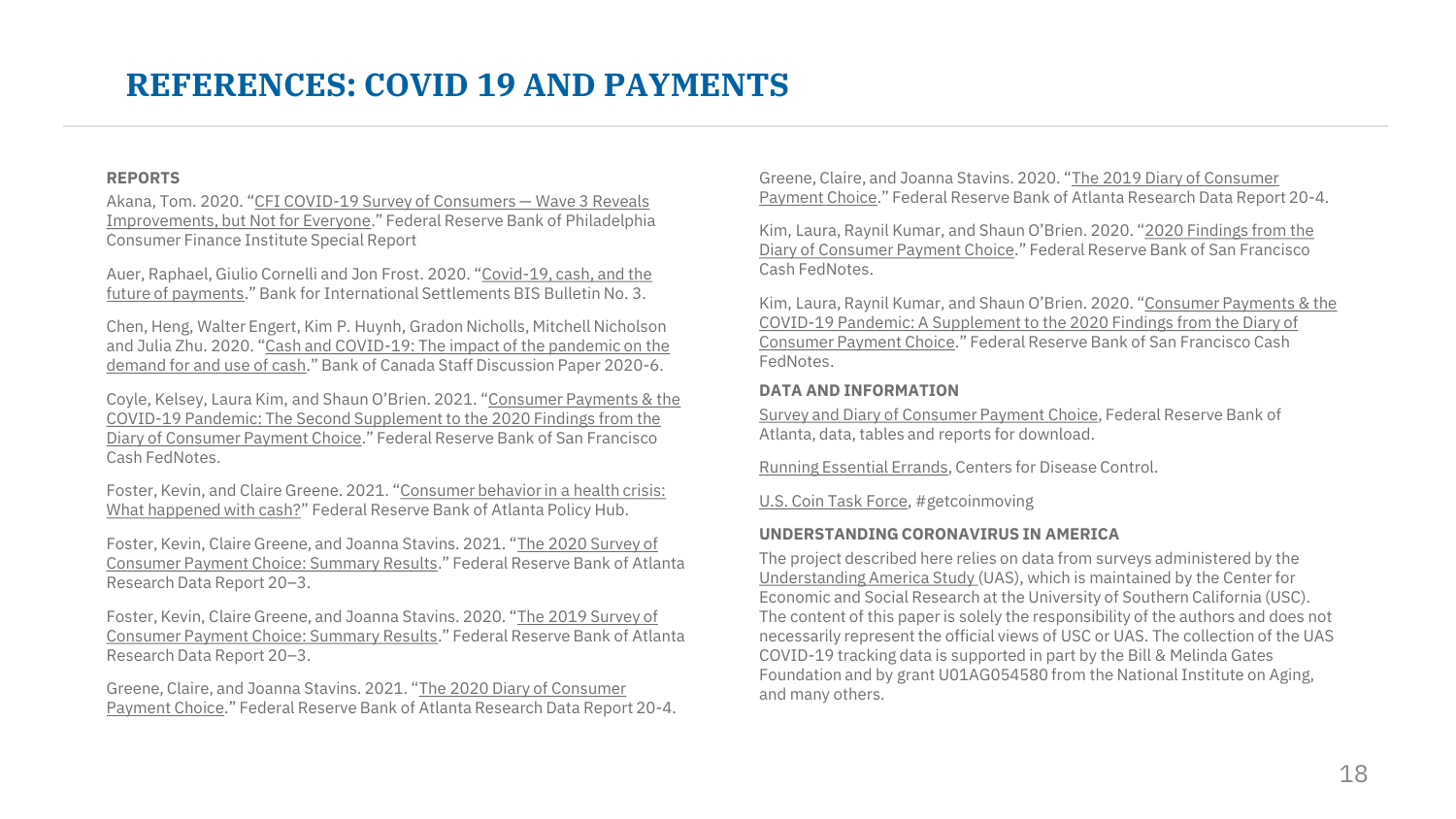#### **EVERY MONDAY: BLOGGING AT TAKE ON PAYMENTS**

payments

**JUNE 14, 2021** Number of attacks in 2020 **FIGHTING RANSOMWARE** increased by more than 150 percent over 2019 **JULY 6, 2021 THINK LIKE A GENIUS** magnetic strip teaches us about payments innovation **EMAIL ALERTS** atlantafed.org/forms/subscribe **SIGN UP FOR UPDATES:**  ∩ atlantafed.org/blogs/take-on-

**ATLANTAFED.ORG**